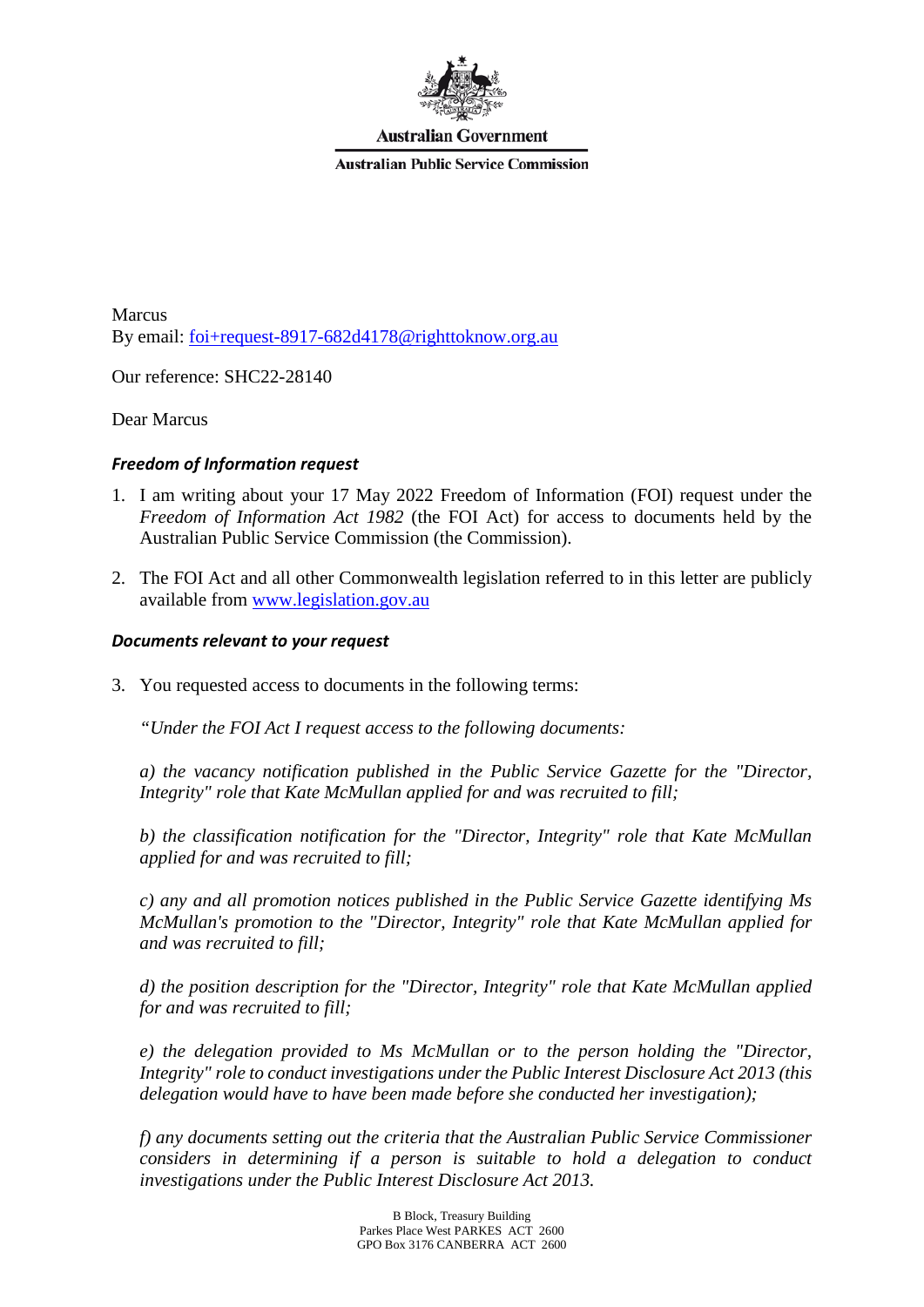4. I have identified five (5) documents relevant to your request.

# *Decision on your FOI request*

- 5. I am authorised under subsection 23(1) of the FOI Act to make FOI decisions.
- 6. I have decided to grant you full access to the documents identified. I have attached a copy of the documents to this letter. A schedule of these documents is included at **Attachment A.**

### **Additional Information**

7. Please note that Kate McMullan was initially engaged on a non-ongoing basis into the Director, Integrity role. As such, she did not directly apply for this position. Her ongoing engagement commenced via her application for a similar vacancy for which she was found suitable, as per the provided Engagement and Vacancy Notices (see Documents 2 and 3).

### *Contacts*

8. If you require clarification on matters in this letter please contact the Commission's FOI Officer by telephone on (02) 6202 3500 or by email at  $\frac{\delta_0}{\delta_0}$  for  $\frac{\delta_0}{\delta_0}$  apsc.gov.au

### *Review rights*

9. You are entitled to seek review of this decision. Your review rights are set out at **Attachment B**.

Yours sincerely

Giorgina Strangio Authorised FOI decision maker

16 June 2022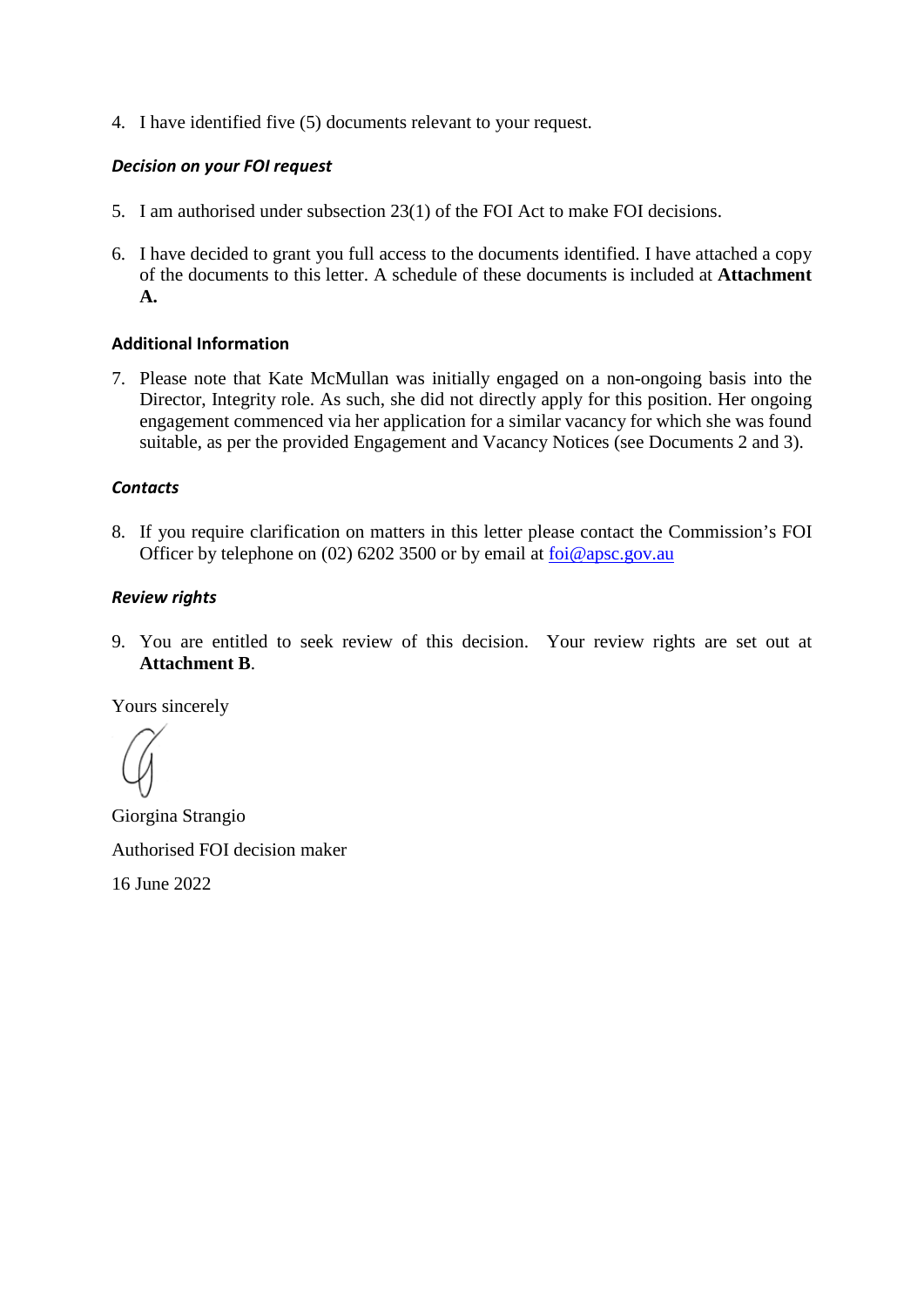# **ATTACHMENT A**

| Document | <b>Description</b>                                                 |
|----------|--------------------------------------------------------------------|
|          | Position description (Director, Integrity Policy)                  |
|          | Position description (Senior Advisor, Terrorism and Crisis Policy) |
|          | Engagement Notice Details (Kate McMullan)                          |
| 4        | PID Delegation dated 23 April 2018                                 |
|          | PID Delegation dated 25 October 2018                               |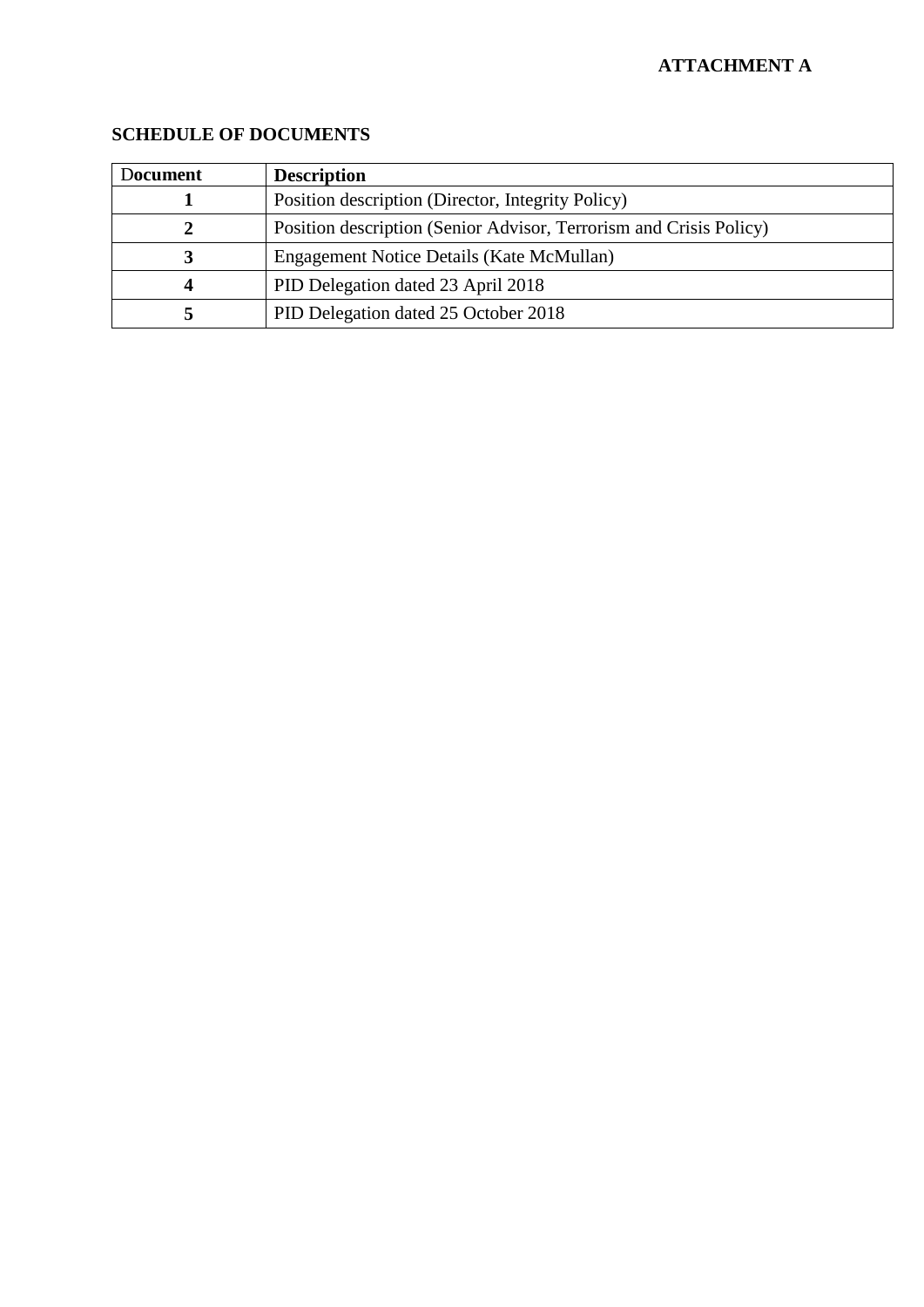# Rights of Review

# **Asking for a full explanation of a Freedom of Information decision**

If you are dissatisfied with this decision, you may seek review. Before you seek review of a Freedom of Information (FOI) decision, you may contact us to discuss your request and we will explain the decision to you.

# **Seeking review of a Freedom of Information decision**

If you still believe a decision is incorrect, the *Freedom of Information Act 1982* (the FOI Act) gives you the right to apply for a review of the decision. Under sections 54 and 54L of the FOI Act, you can apply for a review of an FOI decision by seeking:

- 1. an internal review by an different officer of the Australian Public Service Commission; and/or
- 2. external review by the Australian Information Commissioner.

There are no fees applied to either review option.

# **Applying for a review by an Internal Review Officer**

If you apply for internal review, a different decision maker to the departmental delegate who made the original decision will carry out the review. The Internal Review Officer will consider all aspects of the original decision and decide whether it should change. An application for internal review must be made in writing within 30 days of receiving this letter to:

| <b>Email</b> : | $\overline{foi@$ apsc.gov.au                |
|----------------|---------------------------------------------|
| Post:          | The FOI Officer                             |
|                | <b>Australian Public Service Commission</b> |
|                | <b>B</b> Block, Treasury Building           |
|                | GPO Box 3176                                |
|                | Parkes Place West                           |
|                | PARKES ACT 2600                             |

You do not need to fill in a form. However, it is a good idea to set out any relevant submissions you would like the Internal Review Officer to further consider, and your reasons for disagreeing with the decision.

# **Applying for external review by the Australian Information Commissioner**

If you do not agree with the original FOI decision or the internal review decision, you can ask the Australian Information Commissioner to review the decision. You have 60 days to apply in writing for a review by the Office of the Australian Information Commissioner (the OAIC) from the date you received this letter or any subsequent internal review decision.

You can **lodge your application**: